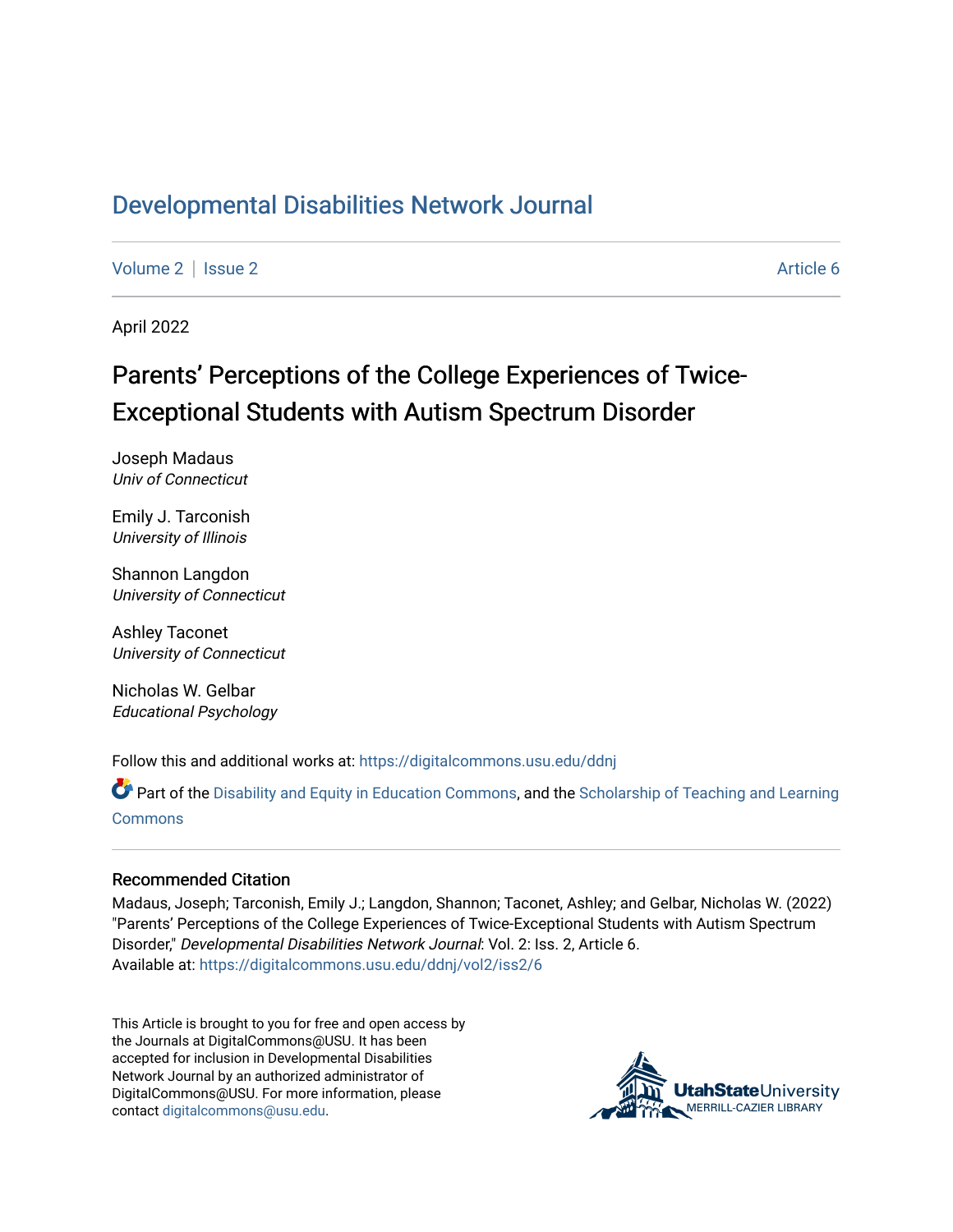# Parents' Perceptions of the College Experiences of Twice-Exceptional Students with Autism Spectrum Disorder

# Cover Page Footnote

Data collection and analysis were sponsored by a grant from the Neag Foundation, Wyomissing, PA. We have no conflicts of interest to disclose. Correspondence regarding this article should be directed to Joseph Madaus, Collaborative on Postsecondary Education and Disability, Neag School of Education, University of Connecticut, Storrs, CT 06269-3064, United States. Email: joseph.madaus@uconn.edu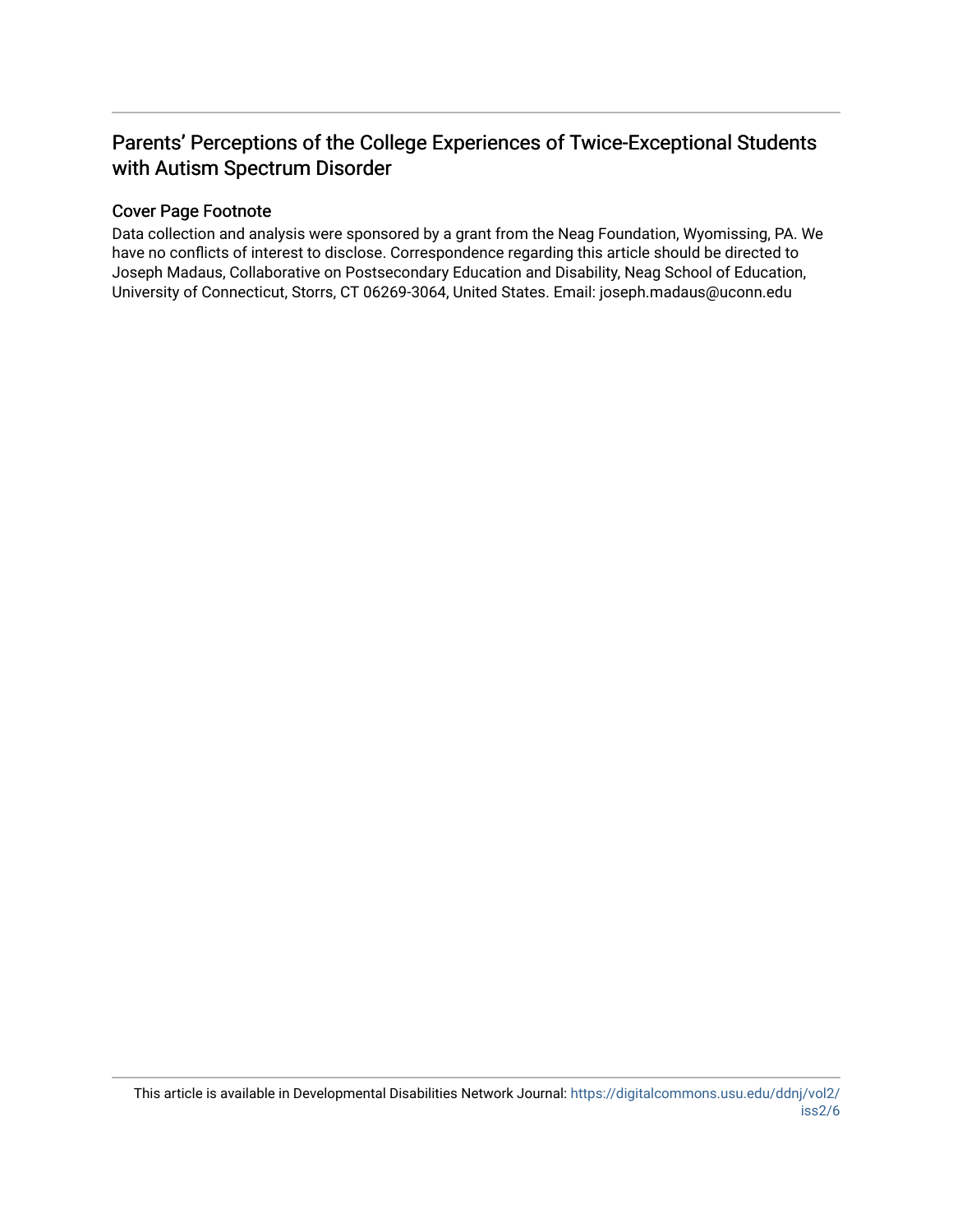# **Parents' Perceptions of the College Experiences of Twice-Exceptional Students with Autism Spectrum Disorder**

Joseph Madaus,<sup>1</sup> Emily J. Tarconish,<sup>2</sup> Shannon Langdon,<sup>1</sup> Ashley Taconet,<sup>1</sup> Nicholas W. Gelbar<sup>1</sup> 1University of Connecticut, Storrs, CT 2University of Illinois, Champaign, IL

#### **Abstract**

*Students with Autism Spectrum Disorder (ASD) are accessing college in increasing numbers. Within this group, there is a cohort of academically talented students who can be considered twice-exceptional, or 2e-ASD. While research about college students with ASD is increasing, there is a relative dearth of literature about 2e-ASD college students and their secondary transition and college experiences. The current study presents the results of individual interviews that were conducted with 10 parents of 2e-ASD college students to explore their perceptions of their children's experiences, including what things went well and what were problematic areas. Parents described clear and early expectations that the student would attend college and that college provided the student with independence and the chance to be with people who shared similar interests. They described factors that were considered during the college search including the size of the campus and distance from home, and the importance of letting the student take increased responsibility, and if necessary, make and learn from mistakes. The need to focus on executive functioning and social skills was also noted. Implications for families, secondary transition personnel, and vocational rehabilitation counselors are presented.*

# **Plain Language Summary**

*Some students with autism spectrum disorder (ASD) attend very competitive colleges. Unfortunately, there is very little published literature about their preparation and their experiences in college. We interviewed 10 parents of ASD college students who go to competitive colleges. The parents talked about things that went well and what things were difficult for their student. They had high expectations that their children would go to college. They also believed this gave their child independence and allowed them to be with people who shared similar interests. Many parents said that it was important to let their child make and learn from mistakes. They also talked about how important organization, time management, and social skills were in college. They described factors that they thought about during the college search. The information shared by these parents can help families and teachers prepare high school students with ASD for college.*

Autism Spectrum Disorder (ASD) is a group of complex neurodevelopmental disabilities

<span id="page-2-0"></span>Data collection and analysis were sponsored by a grant from the Neag Foundation, Wyomissing, PA. We have no conflicts of interest to disclose.

Correspondence concerning this article should be addressed to Joseph W. Madaus, Neag School of Education, 249 Glenbrook Road, Unit 3064, Charles B. Gentry Building, Storrs, CT 06269-3064. Email: [joseph.madaus@uconn.edu.](mailto:joseph.madaus@uconn.edu)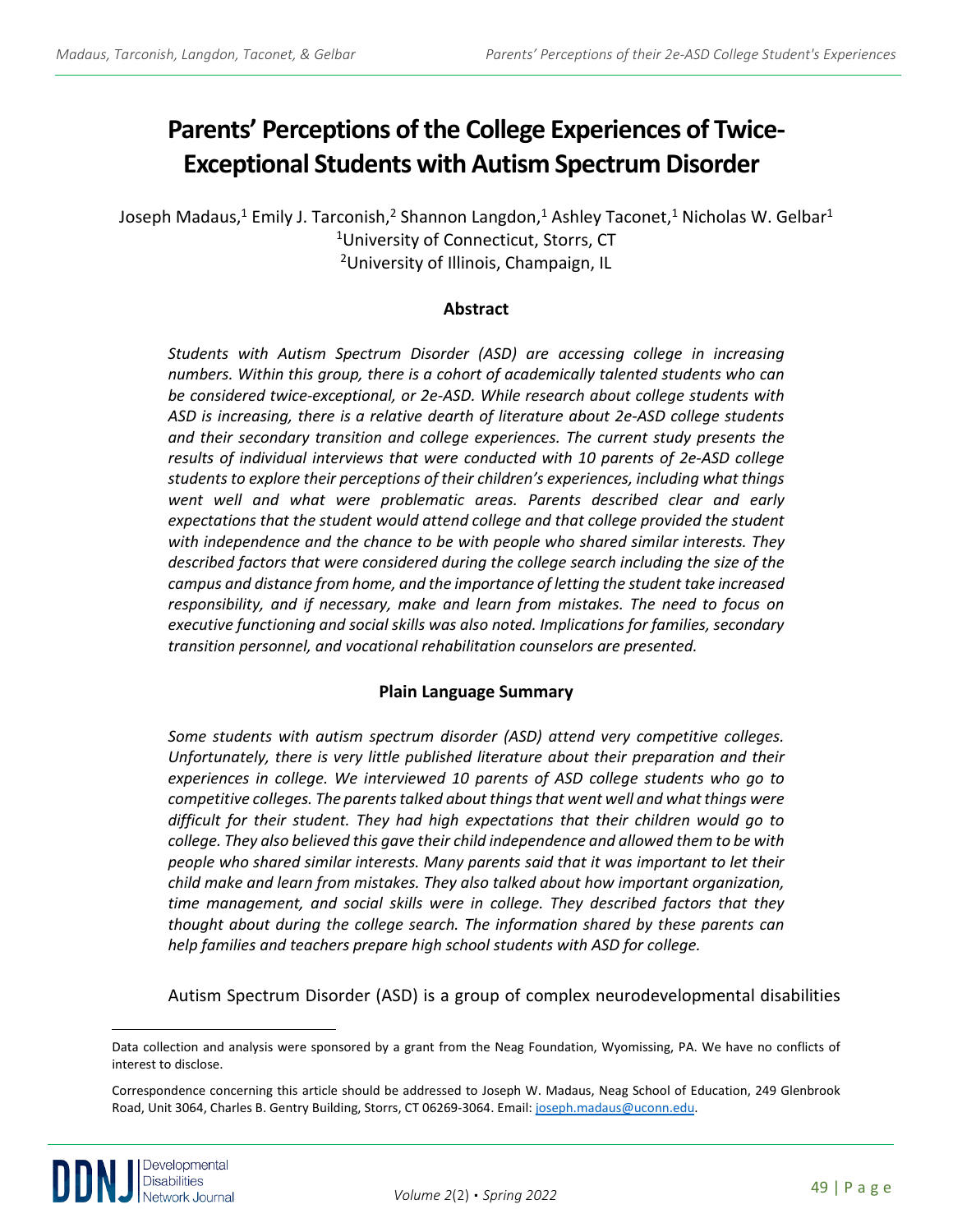that may lead to difficulties with social and communication skills and restrictive, repetitive patterns of behavior, interests, or activities (American Psychiatric Association [APA], 2013). Individuals with ASD may also have a number of strengths and unique skills such as strong memory, consistency, creativity, dedication, focus, and an eye for detail (Anderson et al., 2018; Nuske et al., 2019; Van Hees et al., 2015). Some individuals with ASD have a range of strengths and can be considered highly gifted individuals (Reis et al., 2014). Highly gifted individuals with ASD are often called twice-exceptional students with ASD (2e-ASD). Twice-exceptional refers to:

*…students who demonstrate the potential for high achievement or creative productivity in one or more domains such as math, science, technology, the social arts, the visual, spatial, or performing arts or other areas of human productivity AND who manifest one or more disabilities as defined by federal or state eligibility criteria. (Reis et al., 2014, p. 222)*

Students who are 2e can be difficult to identify because high abilities may overshadow the disability or the disability might hide their high abilities (Reis et al., 2014). This can make it difficult to determine exactly how many of these students are in K-12 settings and postsecondary education.

# **Postsecondary Education and Students with ASD**

The rates of students with ASD who attend postsecondary education is substantially lower than the general population (Sanford et al., 2011), but their rate of attendance has been steadily increasing over the last decade (LeGary, 2017; Shmulsky et al., 2017). Students who have postsecondary education as a transition goal are more likely to attend postsecondary education (White et al., 2017). According to the National Longitudinal Transition Study 2012 (NLTS-2012), 75% of youth with ASD and 53% of parents of students with ASD expected that the student would attend postsecondary education (Lipscomb et al., 2017). The most recent data on college access of high school students with disabilities comes from the National Longitudinal Study-2. This indicated that approximately 47% of students with ASD were enrolled in postsecondary education within 6 years of exiting high school, but only 35% graduated or completed their programs (Sanford et al., 2011).

The parents of 2e-ASD students can play a critical role in the student's transition to college. They are officially members of the student's special education team, and therefore, are involved in secondary transition planning (Individuals with Disabilities Education Improvement Act, 2004). Parents may also be involved in researching and helping to select the college that the student attends. This can include finding the right fit in relation to institutional location, size, and amount of support offered (Thierfield Brown et al., 2012).

# **Parental Roles in the Transition to College**

Parents of students with and without disabilities experience a learning curve in regard to parenting when the child transitions to college (Morrison et al., 2009; Sosonowy et al., 2018).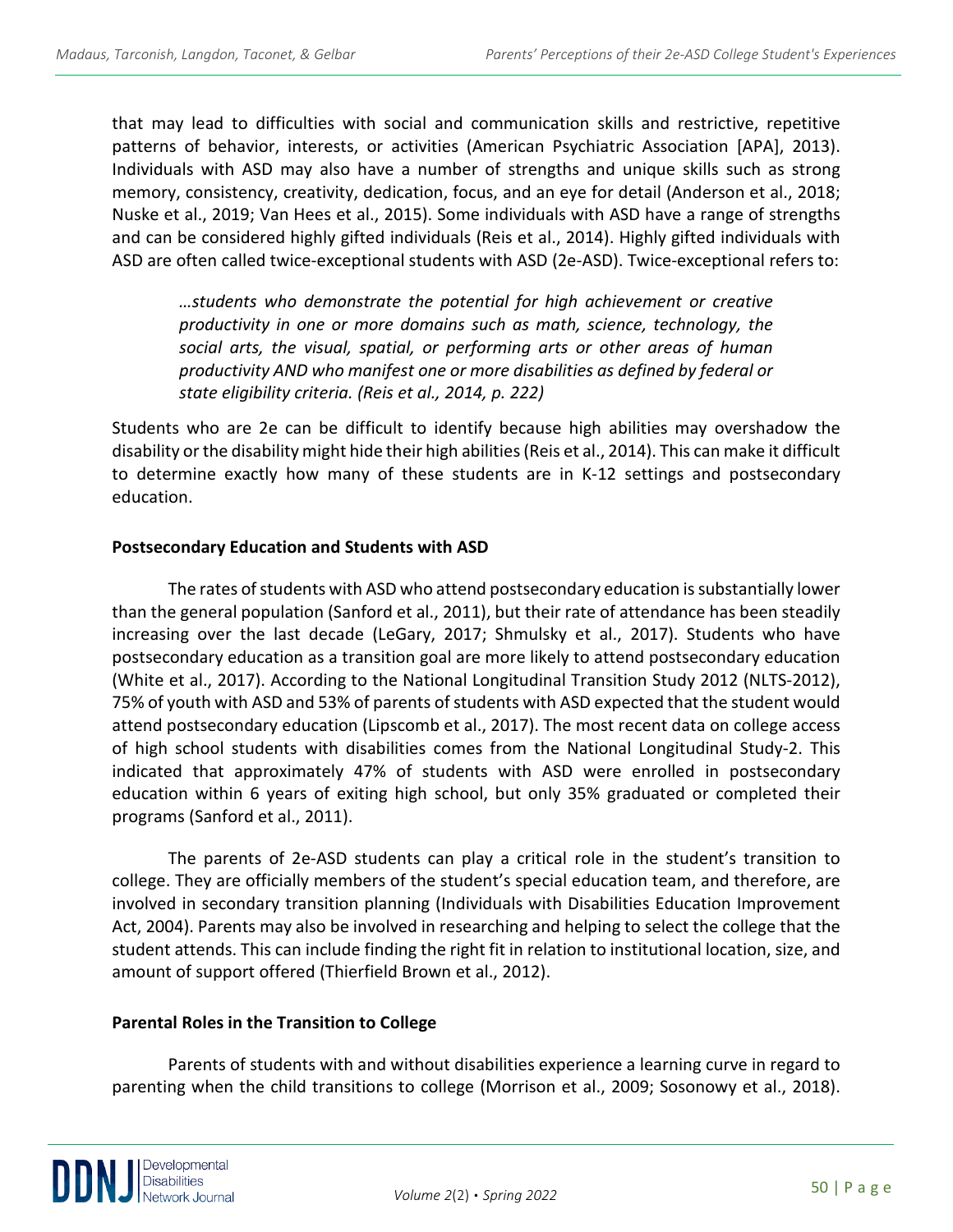Parents of college students with ASD often act as the primary advocates and decision-makers for their young adult (hereafter referred to as child during their time in primary and secondary education; Morrison et al., 2009; Pena & Kocur, 2013; Van Hees et al., 2018). They may struggle to develop a balance between acting as a coach to their children with ASD, supporting their children in navigating the physical campus and campus services while still encouraging independence (Alverson et al., 2019; Pena & Kocur, 2013). Parents may feel that their children may not be ready to advocate for themselves or ask the right questions (Pena & Kocur, 2013). Crib et al. (2019) reported that parents perceived their child's lack of initiative, underlying difficulties with self-regulation, planning and organizing, and keeping track of time as having a negative impact on their transition. Needing to keep boundaries with their child and finding a delicate balance of pushing them to do things and letting them be independent were also noted by families (Crib et al., 2019). Alverson et al. suggested that there needs to be "a balance between the individual's right to make decisions independently at age 18 and professionals collaborating with the family to ensure that ongoing supports are in place" (p. 62).

# **Parental Roles When Their Child is in College**

The roles of parents shift when the student enters college. At this point, only the student has a right to their education records under the Family Educational Rights and Privacy Act of 1974 (FERPA). Students may choose to sign a consent form allowing schools to share information and talk with their families, though this could result in a lack of opportunity to practice self-advocacy skills (Barnhill, 2016). Even with consent, parents may be told to limit their involvement so the student can learn to advocate for themselves (Pena & Kocur, 2013). Some parents may remain involved behind the scenes. For example, they may provide support with executive functioning skills, such as organization, as well as with financial and emotional support (Bolourian et al., 2018; Cai & Richdale, 2016).

Other perceived needs identified by parents include finding accommodating professors and identifying someone to serve as an advocate and point person at the school (Morrison et al., 2009; Pena & Kocur, 2013). Support with study skills, organization, and socialization were also identified as important areas (Sosonowy et al., 2018). Some parents were unsure if their child understood what it would take to live independently and if they could keep up with tasks such as self-care, cooking, cleaning, and scheduling appointments (Sosonowy et al., 2018).

# **Study Purpose**

The current literature base primarily focuses on the experiences of students with ASD in general, but not on 2e-ASD students. One literature review reported that there were no articles that focused on 2e-ASD students (Gelbar et al., 2014). Another recent analysis found the area of educational research on this topic to be lacking and emphasized the need for more research on 2e-ASD students in the field of education (Luor et al., 2021). There is also limited research on the perceptions of parents of 2e-ASD students (Gelbar et al., 2014; Luor et al., 2021; Nuske et al., 2019). Parents play a significant support role in the transition process and when the student is in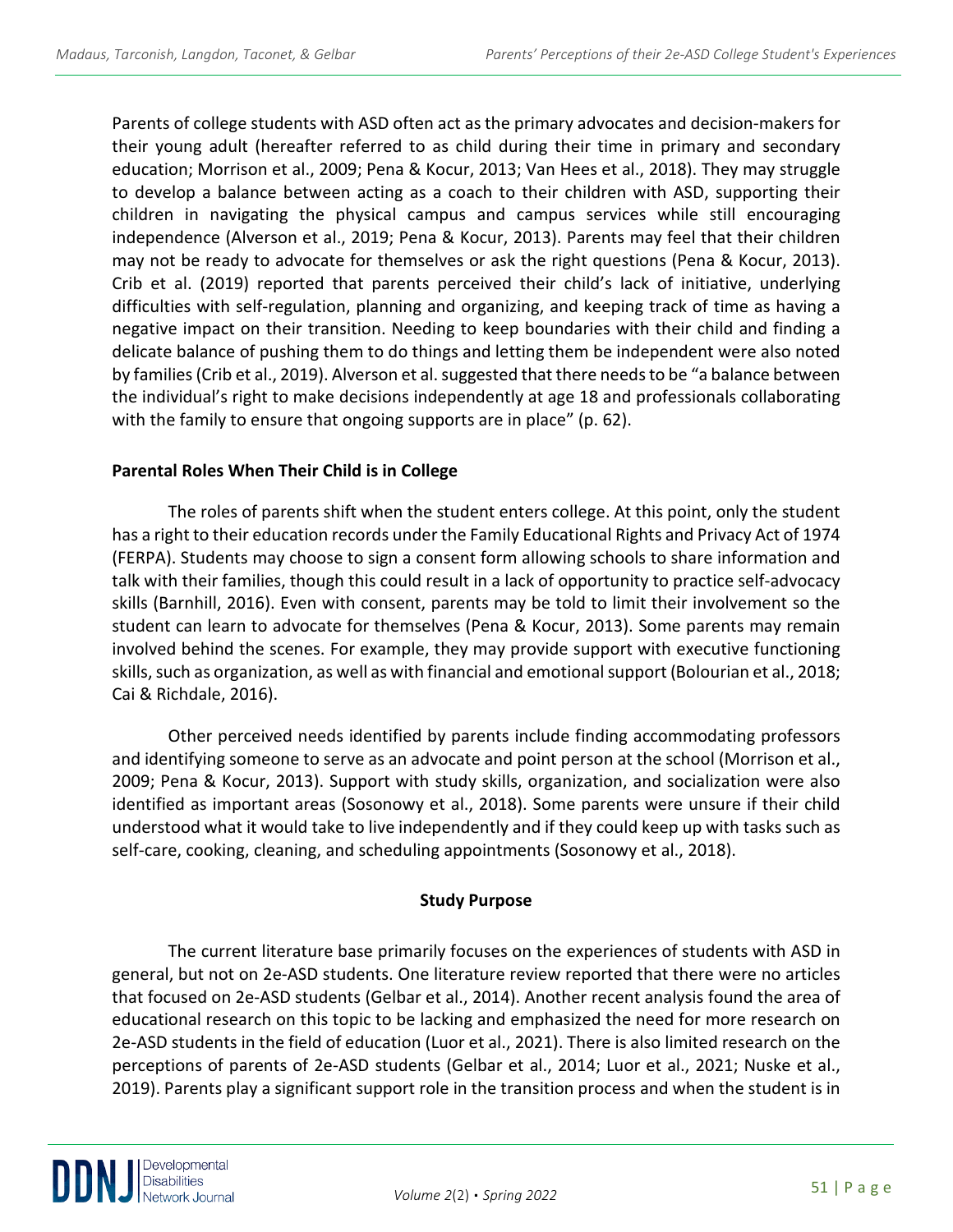college, so they offer invaluable perspectives that can assist in improving the experiences of future 2e-ASD college students. The purpose of this study was to add to the knowledge base on 2e-ASD postsecondary education students by capturing parents' perspectives and experiences as their children transition to 4-year colleges. The study attempted to address first-person perspectives on parental involvement, their child's overall transition experience, and both challenges and difficulties faced in regard to academic and social experiences in college settings.

#### **Methods**

Ten parents of college students with ASD participated in individual interviews with the first author. Nine were parents of students with ASD who were enrolled in top national universities as rated by U.S. News and World Report (2021) and who participated in a study of 2e-ASD college students (Reis et al., in press). Each participant in that study was contacted and asked if they would be willing to have a parent be interviewed, and if so, to provide their parent's contact information. In total, 15 students provided this information, and nine of the parents agreed to participate. The  $10<sup>th</sup>$  interview was conducted with a parent who learned about the study during a professional presentation and volunteered to participate. This participant's student was enrolled in a top regional university as rated by U.S. News and World Report and had been identified as gifted during his K-12 education.

Six of the participants were females and four were males. They all confirmed that their child had ASD; six described different ages of initial identification, including early childhood (*n* = 1), pre-adolescence (*n* = 2), late middle school (*n* = 1), and high school (*n* = 2), while four did not specify an age. Each student discussed was identified as gifted while in K-12 education (*n* = 6) or took Advanced Placement courses (*n* = 3) or honors courses in high school (*n* = 1). Eight of the students identified with the pronouns he/him, one with she/her, and one with they/them. Four of the parents shared that their child experienced anxiety disorders; two that their child experienced depression; and one each mentioned a sensory processing disorder, oppositional defiance disorder, obsessive-compulsive disorder, mood disorder, and a learning disability. Four parents stated that their child did not experience any co-occurring disabilities. Five of the students discussed were graduates of public high schools, three were graduates of private schools that focus on neurodiverse learners, and two attended a combination of public and private schools.

A semistructured protocol was used for each interview. This was based on the protocol used by Reis et al. (in press) in order to ultimately facilitate comparisons of student and parent perceptions of the students' transition and college experiences. The protocols were sent to the participants prior to the interview to allow them to consider the questions being asked. All but one interview was conducted by phone and the other was conducted via videoconference at the parent's request. Each interview was recorded and lasted an average of 46 minutes. The recordings were transcribed and reviewed for accuracy.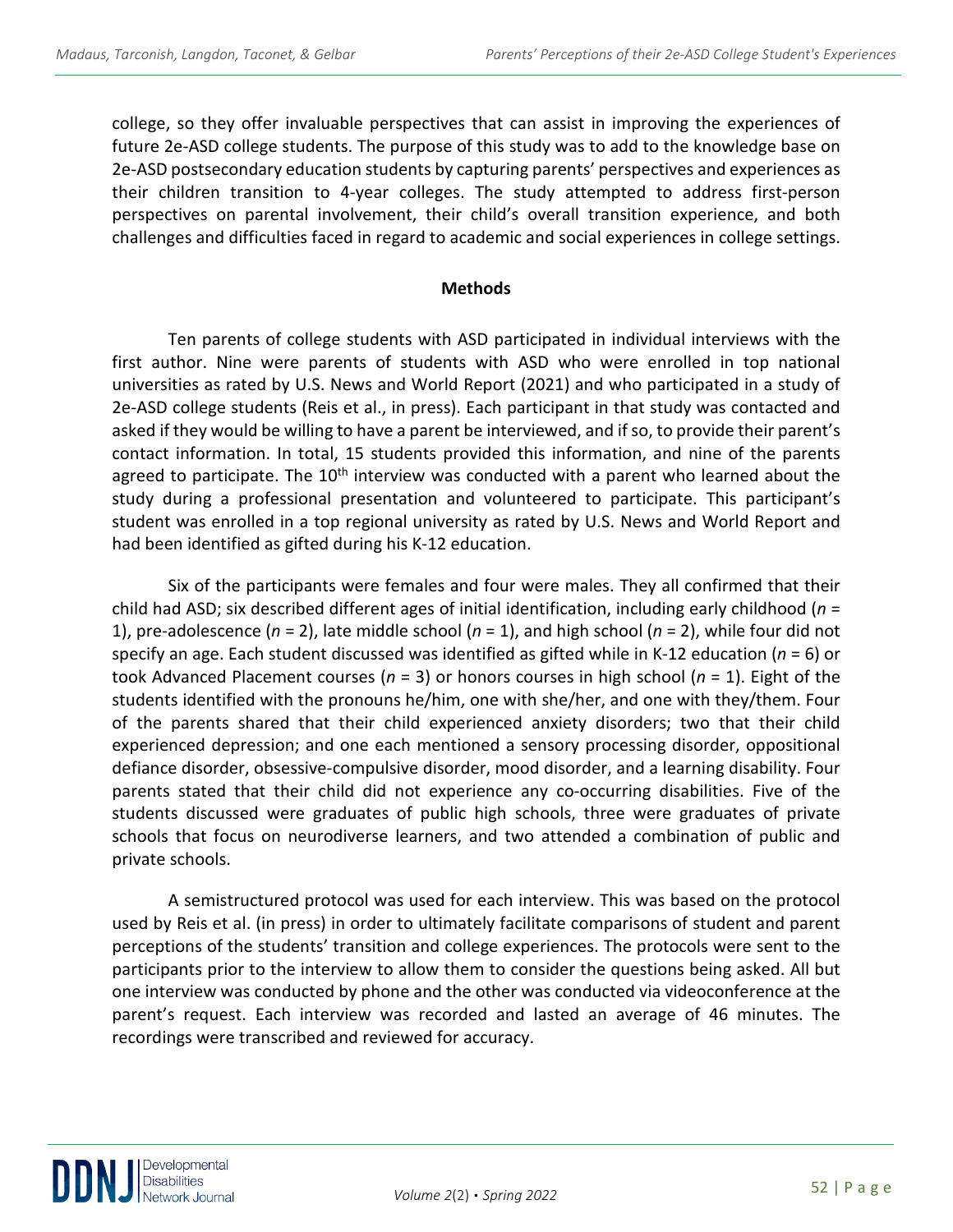#### **Data Analysis**

The first three authors analyzed interview transcripts using basic thematic analysis, which is "a method for identifying, analyzing, organizing, describing, and reporting themes found within a data set" (Braun & Clark, 2006, p. 79). The first step involved all three authors familiarizing themselves with the data by both listening to the interviews and reading the written transcripts. Throughout this process, each made notes along the way, documenting their initial reactions to data that may have been relevant to the research questions. Next, each author generated initial codes, or the smallest units of meaning in the transcripts, staying as close to the participants' words as possible. The authors then met to share their initial codes with each other, resolve any coding discrepancies, and note similarities and overlap among the codes. The last of these steps led to the identification of emerging themes. Themes were cross-referenced with the initial codes to ensure that they were inclusive of the codes within them (Braun & Clarke, 2012).

#### **Trustworthiness Measures**

The authors incorporated credibility measures into the analysis process to ensure the trustworthiness of the findings. Investigator triangulation, or the use of multiple investigators, was used to analyze the data. The authors also recorded audit trails to make the analysis transparent. Rich and thick descriptions that relied on the participants' actual words were used as frequently as possible to provide evidence for the authors' interpretations (Merriam & Tisdell, 2016). Finally, the identified themes and corresponding codes were shared with the participants, who were asked to provide feedback on any that they disagreed with or if they felt the themes and codes did not reflect their perspectives and experiences. None of the parents provided such feedback.

#### **Results**

#### **Expectations for College**

Nine of the parents expressed early expectations that their children would attend postsecondary education. Five parents described how attending college was an expectation because of their child's intellectual capabilities, which aligned with college-level academic work. In addition, two parents mentioned how postsecondary academics involve research and deep exploration of specific topics, which fulfilled their child's need to study special interests. One parent said,

*There was no doubt that from a very early age, my child was happy learning, could contribute and would be enriched in every way with a college education, intellectually, discovery. My child's capacity for research is so unmet. There was no, no doubt that they will, they will ultimately thrive and, and finish well at college.*

Others indicated that special interests drove their child's determination to attend college.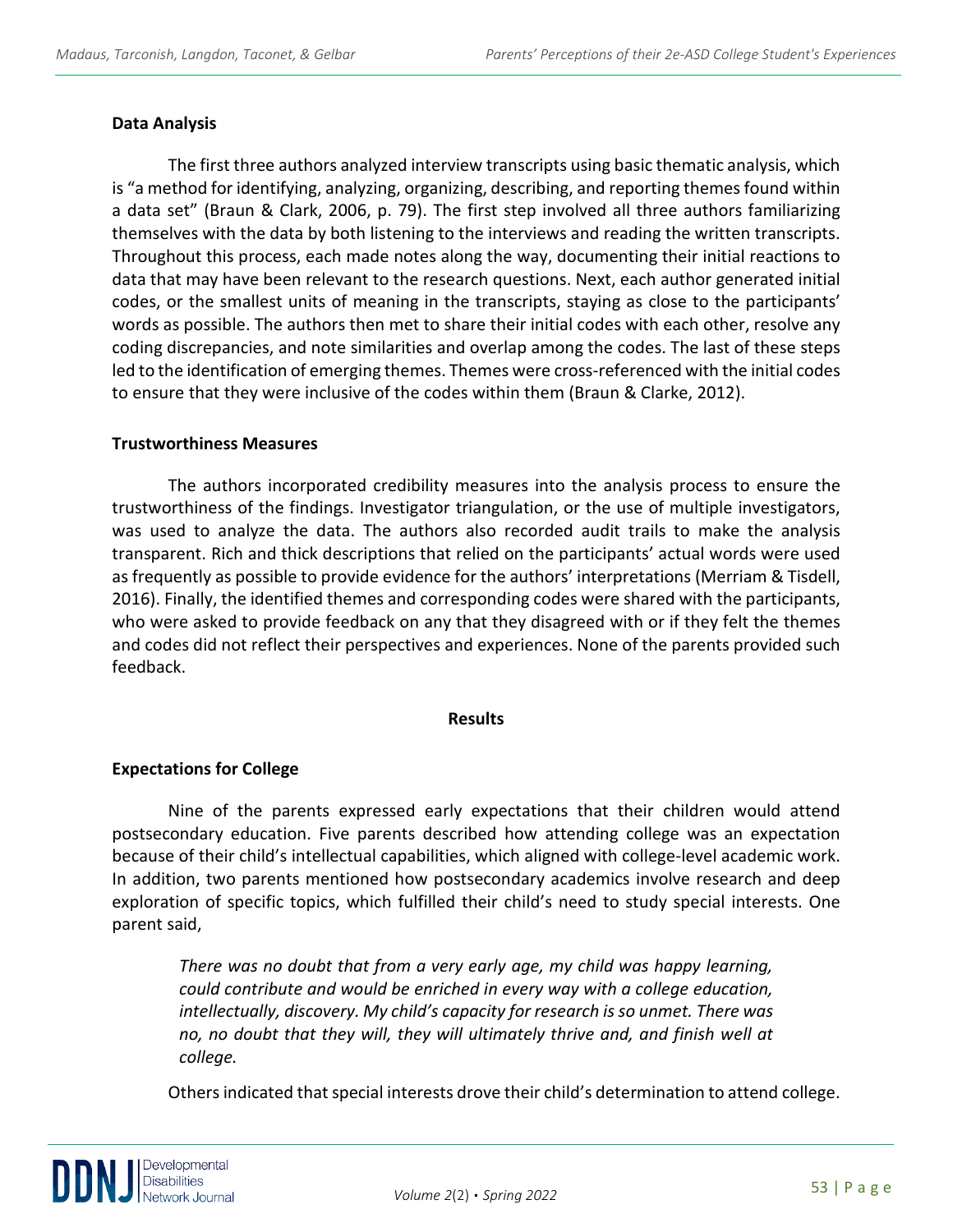One parent explained that her child's interest and abilities in art dictated the school their child selected. This parent said, "it was bar none that she was going to go to college, and it was going to be an art college because this was a kid that everything came out in art form." Another parent commented that her son loved to learn and thrived in environments that met this need. She shared,

*He wants to be an engineer and he's very focused on that. It's a great field for him and he likes to learn new things, so he loves school. I don't know if he could be in a job where he's not constantly learning cause he loves to learn.*

Two other parents indicated that because their children were not yet ready to enter the workforce or live completely independently, college was an appropriate next step of their children's transitions. A final parent stated that it was not important to her if her son went to college and that it was up to him to decide if he wanted to go.

#### **College Search Process**

Several considerations influenced the college search process for parents and their children, including identifying colleges that were close to home, that offered specific academic majors, and that contained support services for students with disabilities. Identifying a school that contained their child's academic major of choice was a priority for six parents. One parent explained, "We looked mainly into something where he wanted to go for a major." Parents shared that the availability of academic majors was critical for their children for a number of reasons, including maintaining their intellectual interests and offering courses that could build on their children's prior knowledge or artistic talents.

Seven parents reported that selecting a school that was close to home was their biggest priority, so they could offer support to their children if needed. One parent shared,

*I also looked at schools that were about two hours' drive, two to three hours driving distance range. And that is because in case he had a meltdown, I wanted to, wanted him to be in an area where I could drive and you know, calm him down or, or, or help him get out of the meltdown.*

Her child ended up attending college 1 hour and 30 minutes away from home, which the parent characterized as "a good distance." Other parents shared similar sentiments of wanting to be available if their children needed them or in case of emergencies. For the same reason, two parents described not supporting their children's interests in attending schools that were far away. One explained,

*I would only financially support somewhere that we could drive to within 5, maybe 6 hours in case there was a major problem to go get him, because we had a big concern about his independent living skills.*

The second major consideration driving the college search for these parents was the support services offered to students with disabilities. Parents wanted to ensure that colleges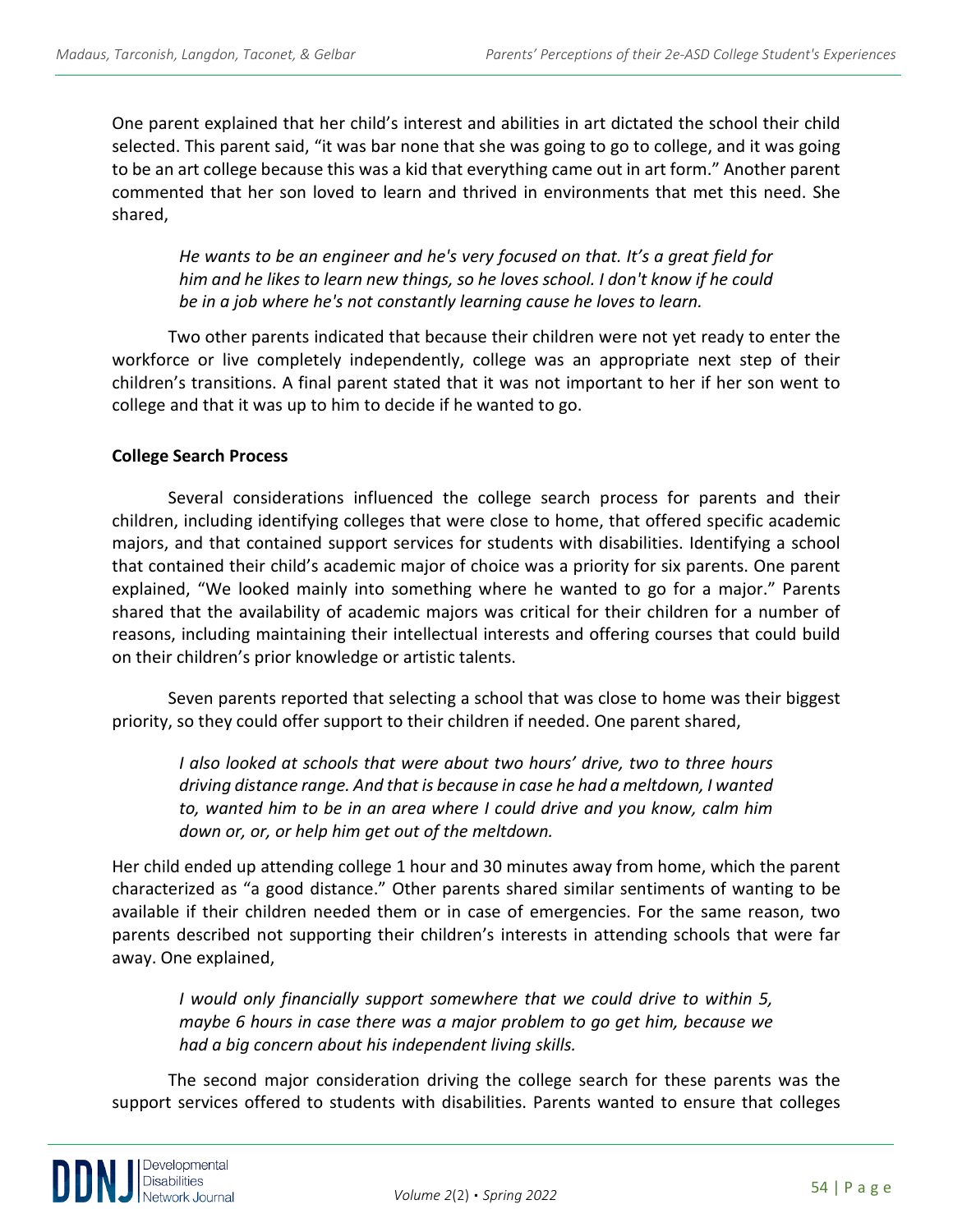supported their children's academic and psychological needs, specifically by providing accommodations, mental health support, and academic counselors. One parent discussed how learning about available services at a college was a definitive moment for her as she helped her son select a college. She said,

*That was the absolute clincher that, and they had a department for, you know, kids that, you know, needed support…emotional stuff and whatever it was, you could see, you know, a psychologist. You could get kinda the executive functioning skills and just have somebody to help you get your homework and get on top of your schedule.*

Parents were attracted to colleges that not only offered disability-specific services, but also included other professionals, such as faculty, who created a supportive environment. Offering to help students with general academic skill development, providing encouragement, and reminding students that additional supports were available were areas of importance that parents mentioned. Several parents commented on how these factors helped their children feel that college was an achievable goal for them. One said,

*All of the other professors, the food staff, there's just so many people they've met this past year that could not have made my child feel like more success oriented. Like I'm going to do this. I'm going to apply myself. I'm going to love it. Like just excited and proud.*

Another described that before enrolling, her son,

*…had a couple of visits there and they were very welcoming and he had like a personal interview and they talked to him and I think that really made him feel comfortable, like it was approachable and that he could go there if he had any issues.*

Three parents specifically mentioned that the level of support their child required would be more readily available at a small institution, which was another important factor in the college-decision process. One parent discussed not wanting her child to "get lost" in a big school and assumed he "wouldn't be able to get the attention" he needed. Another parent said, "We looked at very small schools where there'd be a lot more personal support." The last parent who shared this concern compared the supports offered by small colleges to the support networks that were available to her son in high school. She said,

*A smaller school is better because…his classes are small and his teachers know him by now…people in the disability office know him by now…it's a community where you get to know each other. And when you're in a smaller college, it's a little bit closer to high school. It's not high school, but you have a community and it's easier. It's not as overwhelming to navigate.*

Only two parents emphasized the need for their child to lead the decision, and specifically noted that they tried not to treat their children like children, but young adults. One parent shared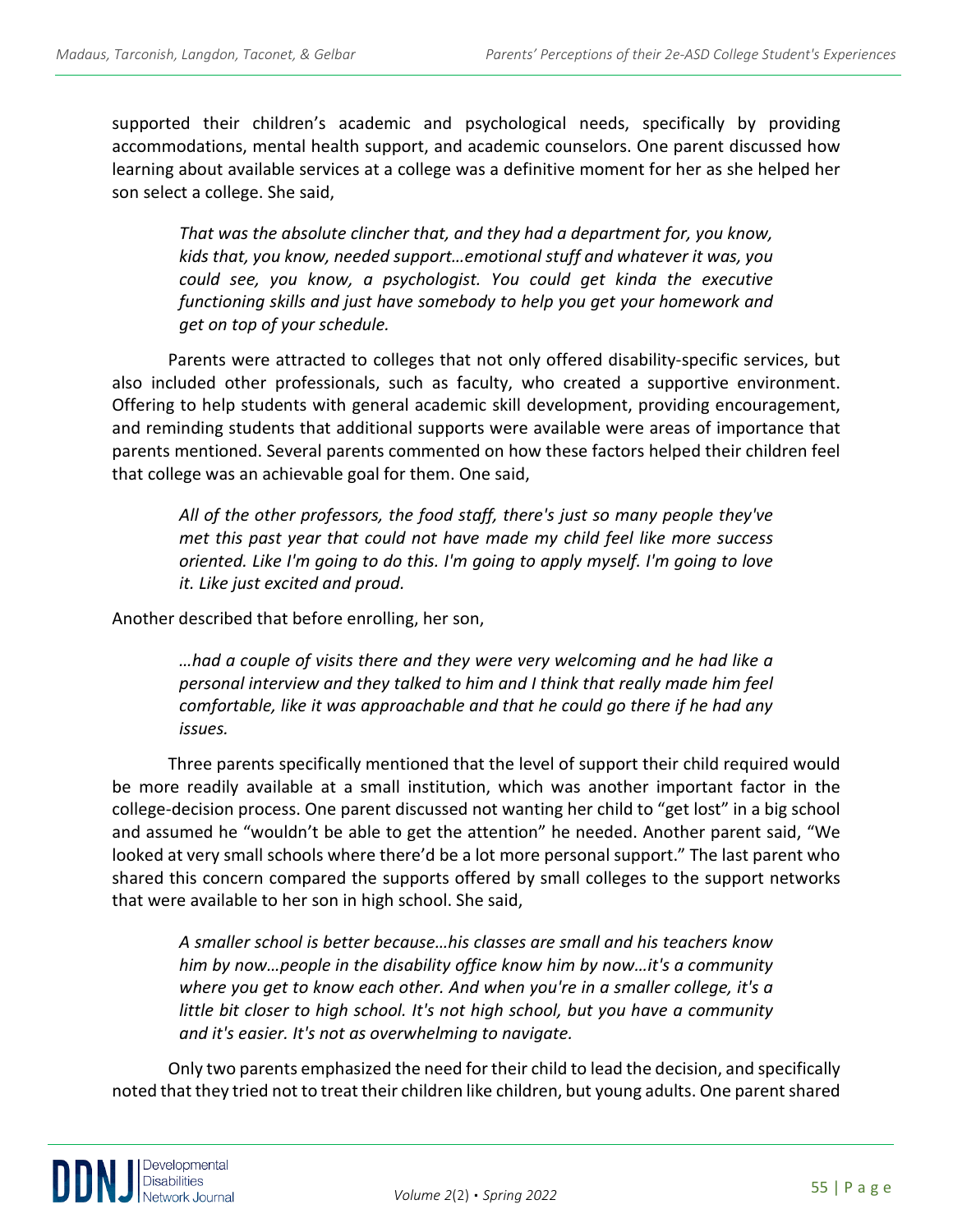the importance of having her son actively involved in the decision-making process. She said,

*It's not treating them like a child, you know, they're, they're young adults and they're going to be adults. And part of that process is taking responsibility for where you go and what you do.*

Five parents described that they, themselves, carried out much of the research involved in the college search and application processes, especially regarding how to register for and receive disability services. One parent explained the process of connecting with disability services, stating,

*It was all me. I had to connect and make all these relationships and connect and go behind the scenes like even to the point where two years before helping her figure it out and it was arduous.*

#### **Best College Experiences**

Two themes emerged regarding parents' perspectives on their children's best college experiences, including enjoying independence and forming or solidifying relationships. Five parents discussed how their children appreciated living and acting independently at college. One parent said, "He loved the experience. He loved being on the campus. He loved the freedom." Others shared how their children enjoyed independently making decisions, including how they spent money and practiced self-advocacy and responsibility. One parent noted,

*He does do what he needs to do: talk to the TA or the professor, or whatever about some issue, you know, some assignment or something, or for help on a test reviewing material and, and so on. So he was, he was able to do that."*

Another parent stated, "He has to advocate for himself cause he's over 18 and I can't be there to like go to set up his appointments and talk to his teachers. He needs to do that and he's taken responsibility."

The second theme involved how students were able to meet and sometimes connect with others who shared their interests. Parents described their children meeting "like-minded" peers in classes and student organizations. One parent said,

*He had met a group of people who had joined clubs that he liked. So, he met people through there. And again, even though he wasn't in a huge group socially, and he didn't hang out with tons of people, there was a core bunch of people that he got along with.*

Three parents discussed how their children were connected with student groups for students with disabilities. One said,

*They have a social group at that disability office…if you are having a bad week and you want it to end together, have to have a pizza group every week and he*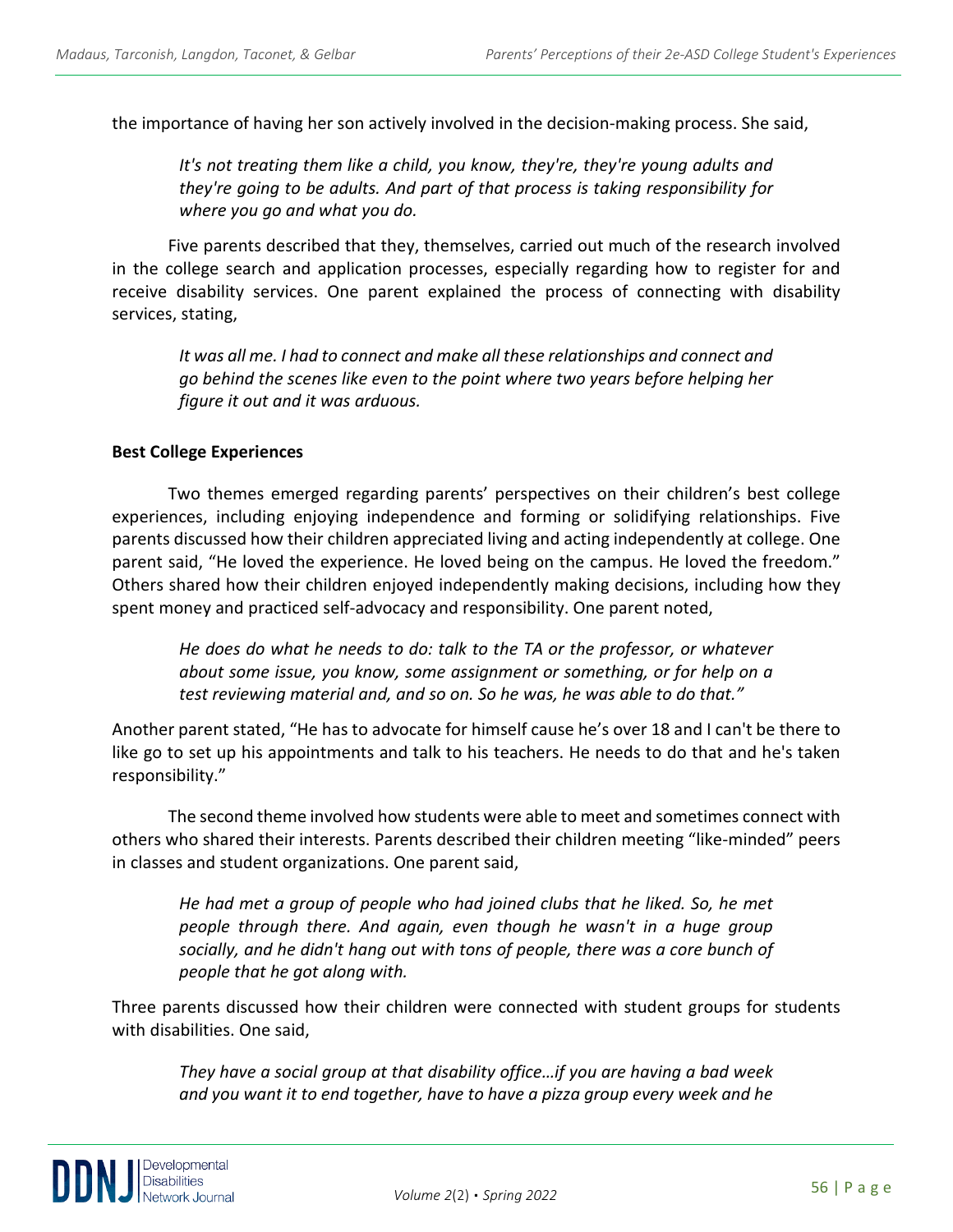*would go and he met some people that way. And it was just like, you go for pizza. Sometimes they would bring a dog and that you could pet.*

Four parents shared how their children stayed in touch with friends from high school after they transitioned. One parent even noted that his child identified six peers from his high school who attended the same college and they continued to spend time together. He said of his son, "He went to school with like six of his friends. They all caught the bus, so he was comfortable with all his friends…they all went to the same school and the same classes."

#### **Challenging College Experiences**

All but one parent (9/10) indicated that executive functioning difficulties were an area of challenge for their children. The most commonly mentioned executive functioning challenge was time management. Students struggled to make schedules for themselves, plan time to study, or ensure they were planning time to care for their basic needs, such as eating meals. One parent discussed her son's difficulty with time management. She said that a challenge for him was,

*Figuring out time management. He has a very hard time with that, like the balance. He'll tell me, actually we talked yesterday, and he was doing, he told me eight hours of class or 12 hours of class. He doesn't have time to eat and I'm like, come on, you know? So we had to talk about that a little bit.*

Other parents noted that their children struggle to follow up with professors, know what schoolwork to prioritize, check emails, and determine and use effective study and learning strategies.

While the five previously mentioned students were able to form new relationships at college, making friends was a struggle for the other five students. Parents of these students described that some of the biggest challenges involved unstructured communication and social activities, especially when the student had to initiate interaction. One parent described, "He does not seek friendships if that makes sense. If he is in a group and he starts talking to someone, they get along, then that's fine, but he's not the one to go looking."

Another area of challenge reported by five parents included the rigor of college-level work. Parents indicated that their children were surprised, and sometimes disheartened, by the increased academic demands, especially as academics came easily to their children in high school. Students were sometimes shocked by not earning A's, and also the required level of work they had to complete. One parent said,

*The toughest part was academics because it came relatively easy to (name) in high school, but college is a different story. He didn't do as well as he thought he would in some courses, especially the computer science classes, which have been very difficult for him. So that's one challenging part.*

Two parents added that their children were surprised when work continued to become harder each semester. One parent shared,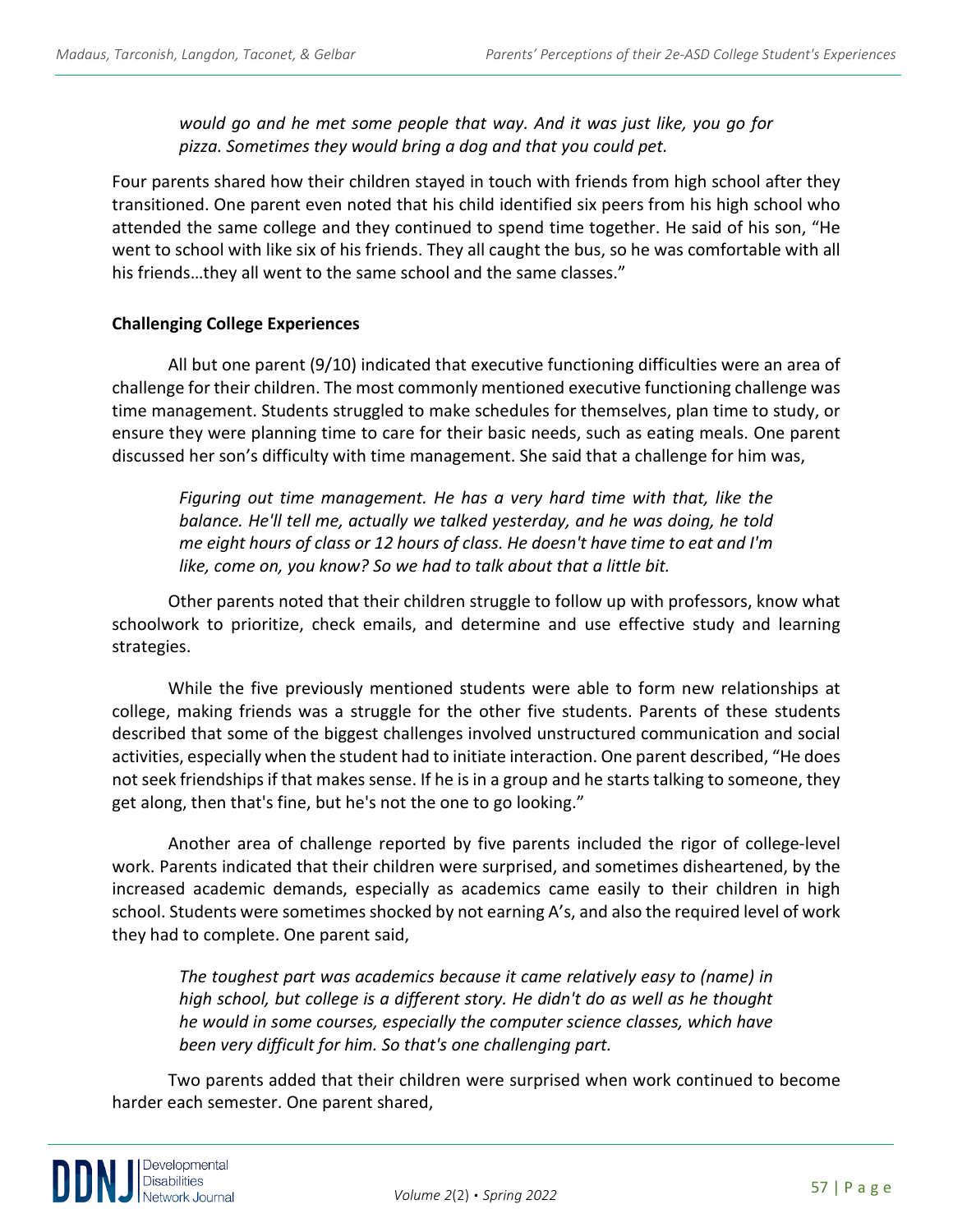*Second year he got frustrated because it got harder…so he got a little discouraged because his grades wasn't what it was the first freshman year. And I told him every grade year you've to work harder.*

A final area mentioned by four parents included dealing with psychiatric issues. These parents described their children experiencing depression, anxiety, substance use, or "feeling upset." These individuals did not clarify if their children sought or received treatment for these issues, although one parent shared that she and her child did not seem to think these services were available. This parent indicated,

*Most of the campus does not have enough mental health providers, like, I guess for student counseling. I guess it's the supply does not meet the demand. So, there were times when I'd say, "Well, can't you call dah dah dah, or can't you talk to dah"? And they made it sound like it was unavailable.*

#### **Supports Used in College**

Nine out of 10 parents described that their children registered for disability services, although one specified that his son chooses not to use the accommodations for which he is registered. The following accommodations were reported: extended time on exams (five students), approval to live in a single room (four), reduced distraction environment for exams (three), reduced course load (three), and note-takers (two). One parent explained why living in a single room was a beneficial accommodation:

*He's always had a single. We always figured just taking out the complication of a roommate would just make sense all along. He's been very happy to kind of be on his own. Well, he's very, he's neat. He's kind of fastidious in, as in, as keeping things the way he likes them. Yeah, he just enjoyed his freedom of kind of being able to go home sometimes and just unwind by himself.*

Four parents reported that their children met with a disability services professional for help with course selection, accommodation provision, organization, and general support. One parent said, "She developed a system with someone where they would just do it over the internet when they couldn't do it in person to help her keep on track." Another parent described,

*The school has a good wellness and disability office that helped him write the letters he needed to write to all his professors so he could get the accommodations he needed. And they also have services where if he needed to go talk to someone cause he was upset or frustrated he could too.* 

One parent discussed the importance of his son's disability services advisor in his college experience, stating "He loves (disability services advisor name). When he has somebody, when he trusts somebody, and deal with somebody that's all he wants to deal with."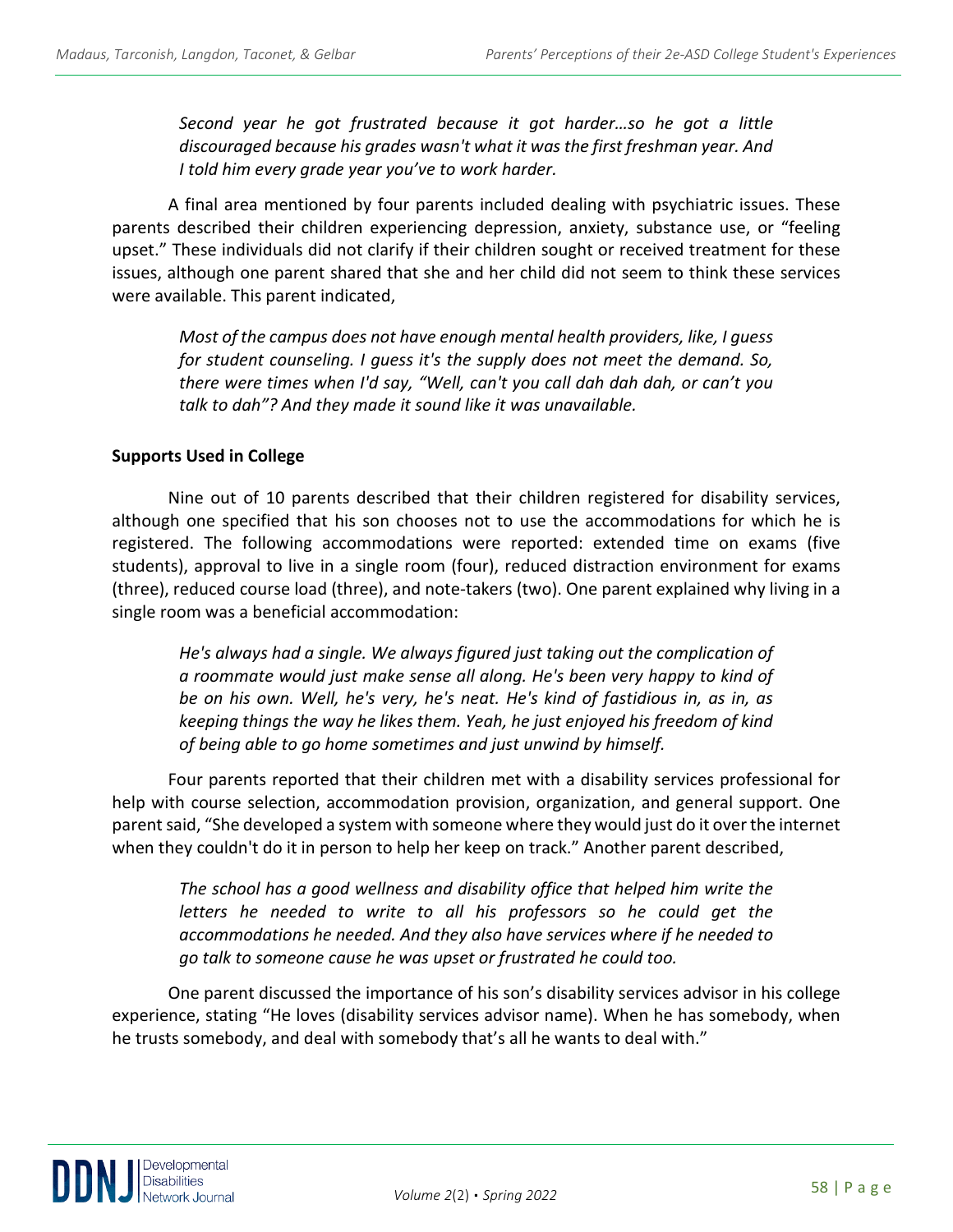#### **Parental Involvement**

Five of the parents also addressed the need to allow their children to fail. Parents expressed the importance of "learning to fight (one's) own battle," and how "sometimes you have to fail to succeed." They also described the learning that comes from failing and picking oneself up to try again. One parent said, "It's okay if there's failure because one of the things in life, you've gotta level up to where you can fail and get up and pick up the pieces." Another parent shared that she supports her son but pushes him to self-advocate "as much as he can."

Three parents were frustrated with their inability to set up services for their children or have campus representatives to check in with on their children's progress. One parent described how when her daughter was reluctant to sign up for disability services, she tried to take the lead, but disability services wanted to work directly with the student. She said,

*I told her I was going to go walk in there or she was going to go do it herself and so we had to have a meeting my husband and I with the head of the disability office who didn't wanna hear from us because its college and you know and it's how it has to be.* 

All three parents also indicated that they desired a way to "check in" on their children when they were unable to contact them. One parent shared,

*As I recall with moving into a dorm and I couldn't hear from her and I was scared something happened…I couldn't get a hold of the RA, so I got a hold of the one that runs the whole dormitory situation. And she got a note from her. She wasn't happy with me, but I just wanted to make sure she was safe.*

Another parent portrayed a similar situation. He contacted campus police, who performed a wellness check. He said,

*An officer went over there who was very, very nice about it. And eventually, they got his RA and they managed to talk to him, and he got out and went down to the cafeteria for some food and it was mostly okay after that.*

# **Discussion**

Ten parents of 2e college students with ASD shared their perceptions of their children's transitions to postsecondary education and their college education. They reflected on the positive and challenging experiences their children had throughout their collegiate career thus far. They also discussed the challenges they faced as they adjusted to their new role as a parent of a college student. Half of the parents discussed understanding the need to make decisions and to be independent, even if it meant letting their child make mistakes. Despite allowing students to figure things out independently, a few parents were disappointed that they could not be involved with their children's education and work with disability services. This appeared to be a learning curve for several parents in this study.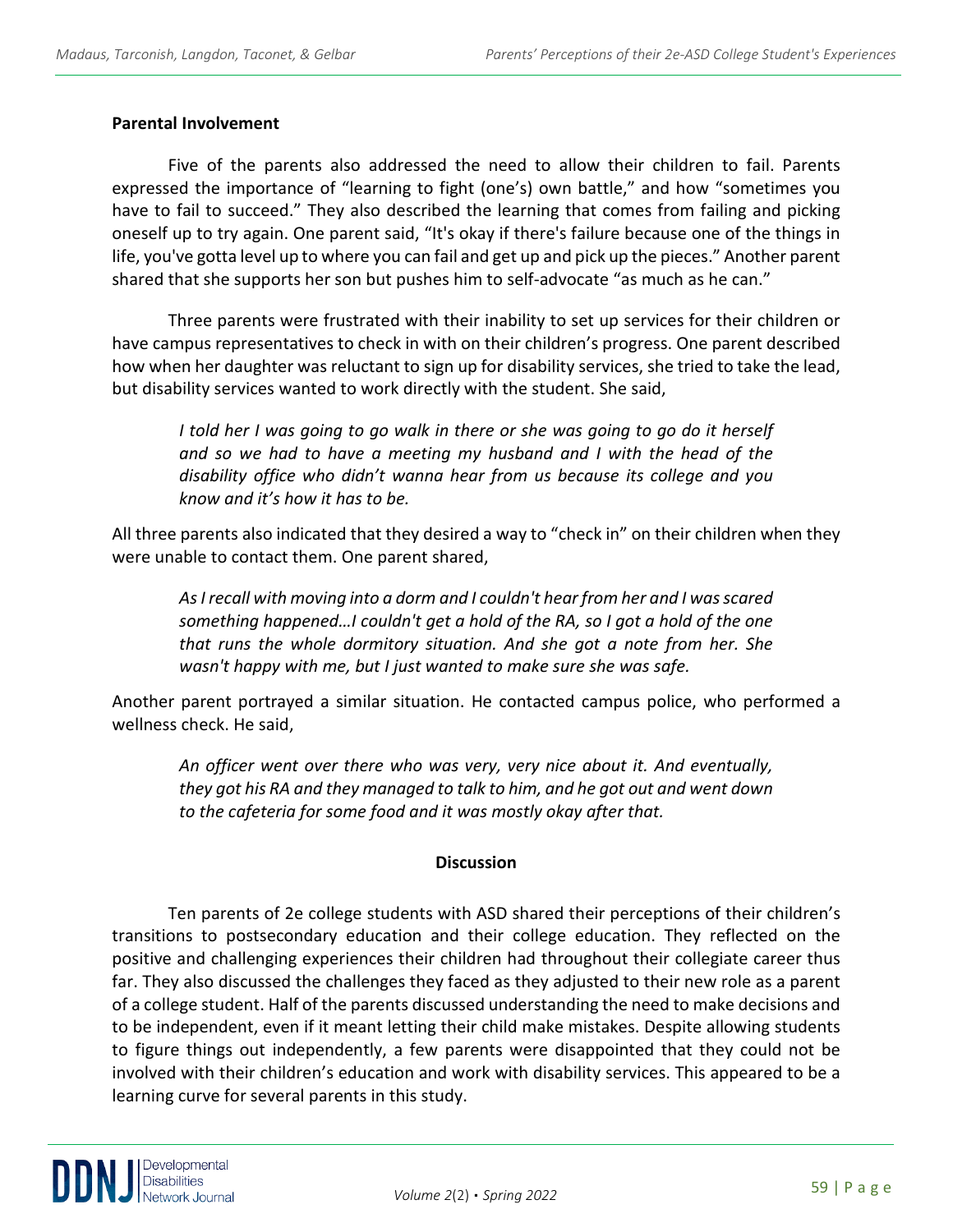Some takeaways align with previous research on college students who are 2e and college students with disabilities. Nine out of the 10 parents had expectations that their child would attend postsecondary education. These findings align with current research on students with disabilities, which state that parent expectations are positively associated with a student's likelihood of attending postsecondary education (Chiang et al., 2012; Doren et al., 2012).

The parents discussed the factors that came into play when choosing a college to attend. These included the availability of majors of interest, distance from home, and support available for students. Six out of the 10 parents in this study highlighted the importance of the availability of a major in the student's area of interest. This is similar to findings by LaFave et al. (2018) who reported that a "desired program of study" was ranked as the second most important factor when choosing a college by 74% of high school students. The importance of major availability in an area of interest may be increased because of specialized interests in the ASD population. Distance of the college from home was discussed by seven parents in the study who preferred that the student be closer to home. In comparison, "being close to home" was only ranked as very important by 26% of high school students when discussing the choice of a college (LaFave et al., 2018). The additional support needs of the 2e-ASD population may explain the greater emphasis on the college distance from home when choosing where to attend.

Social relationships were noted by half of the parents interviewed to be a struggle for their children, which has been previously discussed in the literature on ASD. College students with ASD face challenges with social skills such as maintaining friendships. However, students with a higher sense of belonging have reported greater associated student satisfaction (Dymond et al., 2017; Fleming et al., 2017). Moreover, postsecondary education institutions need to focus on practices that can foster social skills and social relationships for students with disabilities, specifically 2e-ASD students.

# **Implications for Providers and Parents**

The insights of these parents of 2e-ASD students raise implications for parents and for the professionals who support students in the transition process.

# **Awareness of Support Services in College**

The Office of Disability Services is often the primary resource accessed by students with disabilities to receive support. Parents in this study discussed services available as being key in choosing an appropriate college for their child as well as being the driving force in researching disability services on campus. Transition professionals should take the time to discuss disability service options prior to the student conducting their college search process. It can be useful for students to be aware of the services as well as the process required to access appropriate services. Information provided to parents should include the shift in legal responsibility. This includes the differences in services under the IDEA and Section 504 at the high school level and Section 504 and the Americans with Disabilities Act at the college level. Parents should be notified about the impact of FERPA, as they will no longer have access to their children's information at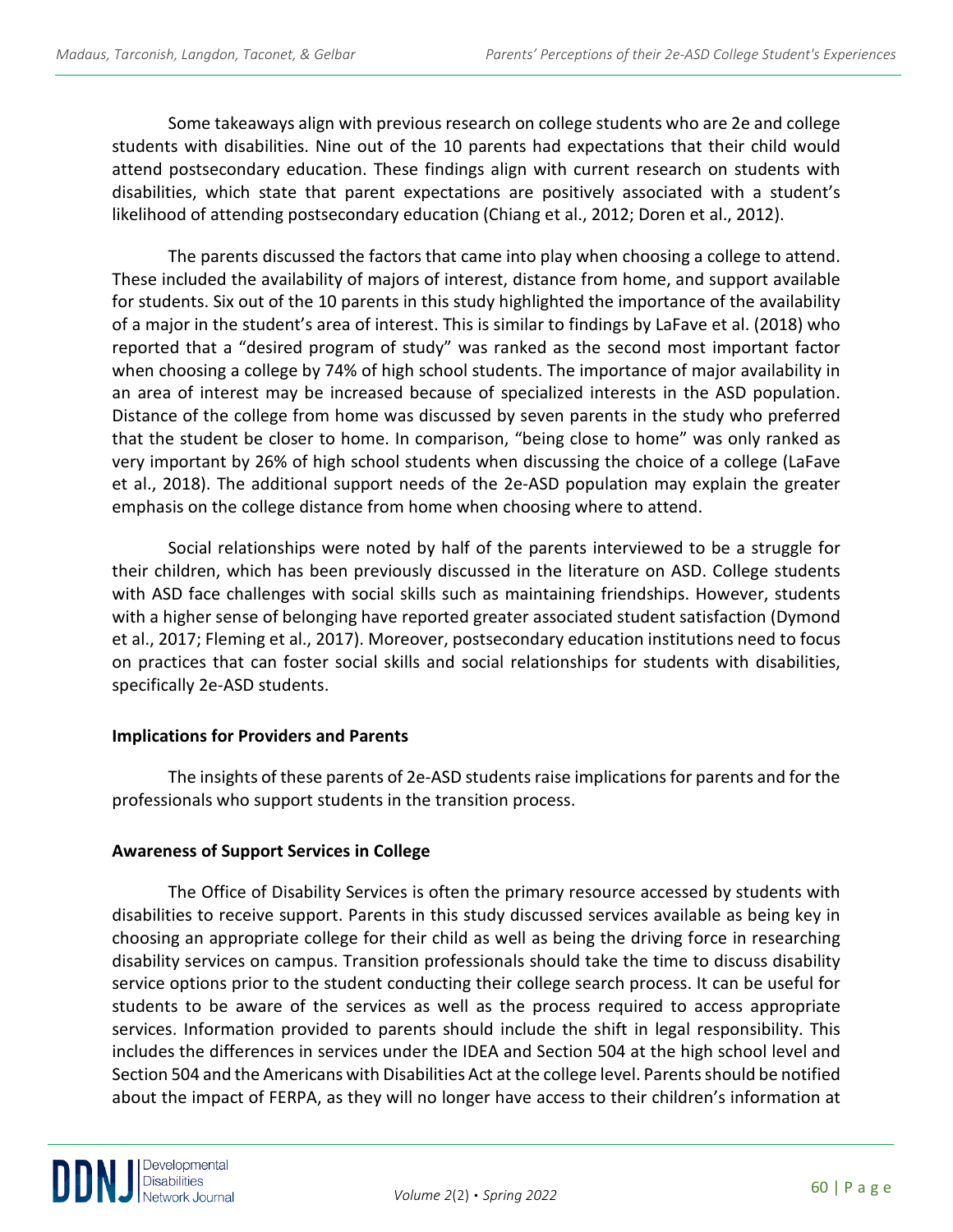the postsecondary level. Parents should also be provided ways to support their child without attempting to contact the Disability Service Office and allow their child to do so independently. These suggestions may help with the reluctance of students to utilize services and support parents of students with disabilities as they transition into their new roles.

#### **Supporting Students in College**

Parents discussed specific challenges that their 2e-ASD children faced in postsecondary education. Almost all of the parents (9/10) mentioned executive functioning as an area of concern. Half (5/10) of parents mentioned challenges with social skills, and four mentioned mental health struggles. These findings align with current research on challenges for students with ASD in college. Executive functioning skills and social skills are noted areas of challenge for students with ASD (Dymond et al., 2017). Students with ASD may also experience co-existing conditions such as anxiety, depression, and social isolation in higher education settings (Fabri et al., 2020; Gelbar et al., 2014). These factors should be considered during the secondary transition process. Planning and services should focus on the development of executive functioning and social skills. In addition, mental health needs should be carefully considered. This includes what types of campus mental health supports are available at the schools that the student is interested. Consideration of factors like distance from home should be thought about if the student works with a private therapist and plans to continue. If the student will need to be connected to a new therapist closer to the college, consideration should be given to finding a trusted therapist and how the student will get to appointments. If the student needs medicine and will be away from home, thought should be given to how the student can independently manage taking correct dosages and getting refills.

#### **Limitations**

As with many other qualitative research studies, this study contained a small sample size. A small sample size limits the generalizability of the results from the study. Participants may also have provided socially desirable responses, which potentially could influence the information that was shared with the researchers. There was also potential for researcher bias, which may have impacted the interpretation of the study results. The researchers who analyzed the data attempted to minimize potential biases by individually coding the data prior to comparing results to determine themes as well as by conducting an audit trail.

#### **Conclusion**

The perceptions of parents of 2e-ASD college students in this study provide important insight and implications for other parents, secondary teachers and related services school personnel, and vocational rehabilitation counselors. The importance of early expectations that the student can attend college, and of executive functioning and social skills, are pieces that can be incorporated into secondary transition plans. Families can be supported through an inclusive college search process that involves parents, students, and counselors. This process can also focus on increasing awareness of support services available at college and providing specific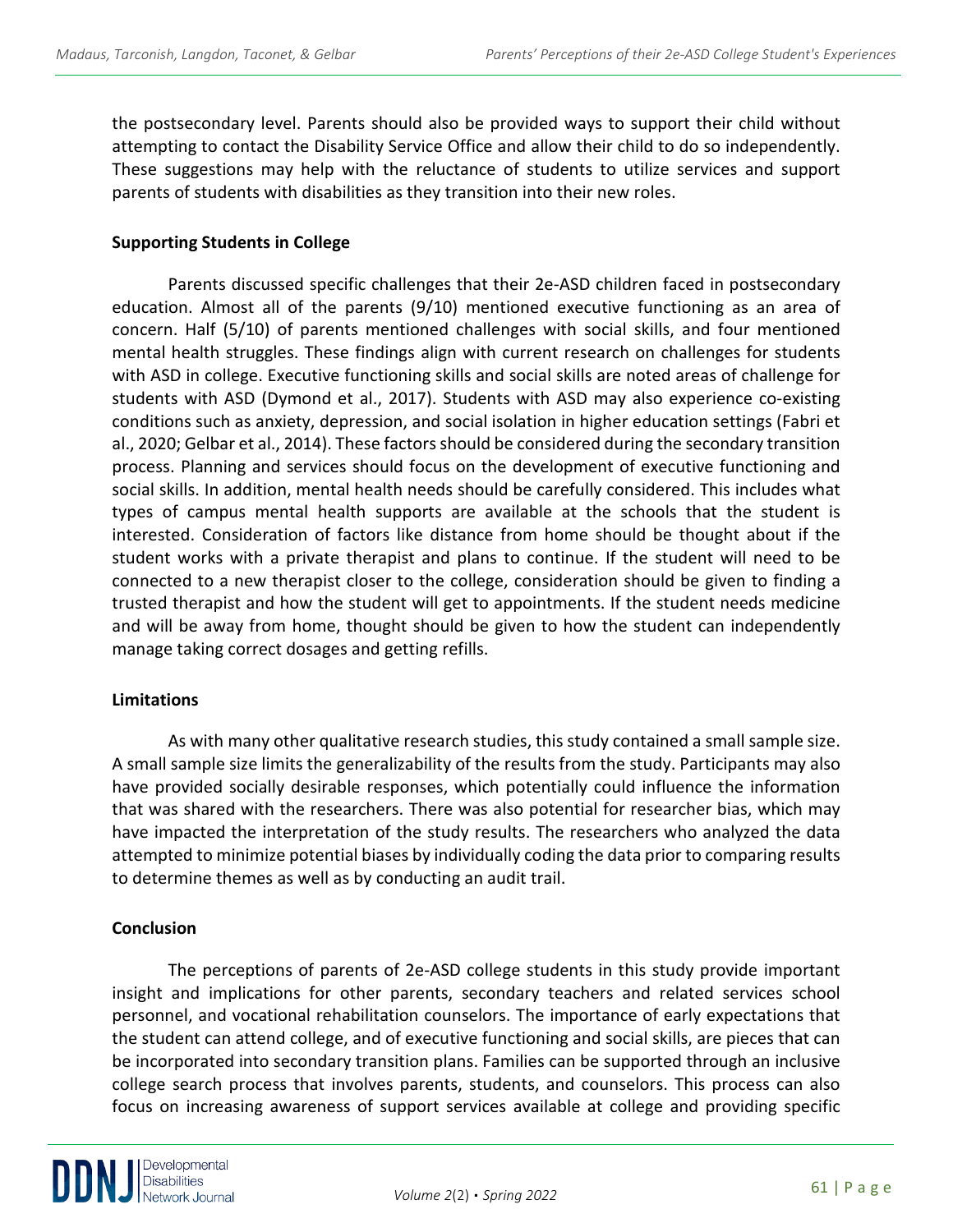support to this population based on their areas of need.

#### **References**

- Alverson, C. Y., Lindstrom, L. E., & Hirano, K. A. (2019). High school to college: Transition experiences of young adults with autism. *Focus on Autism and Other Developmental Disabilities, 34*(1), 52-64. <https://doi.org/10.1177/1088357615611880>
- American Psychiatric Association (APA). (2013). *Diagnostic and statistical manual of mental disorders* (5th ed). Author.
- Anderson, A. H., Carter, M., & Stephenson, J. (2018). Perspectives of university students with autism spectrum disorder. *Journal of Autism and Developmental Disorders, 48*(3), 651-665. <https://doi.org/10.1007/s10803-017-3257-3>
- Barnhill, G. P. (2016). Supporting students with Asperger syndrome on college campuses: Current practices. *Focus on Autism and Other Developmental Disabilities, 31*(1), 3-15. [https://doi.org/](https://doi.org/%2010.1177/1088357614523121)  [10.1177/1088357614523121](https://doi.org/%2010.1177/1088357614523121)
- Bolourian, Y., Zeedyk, S. M., & Blacher, J. (2018). Autism and the university experience: Narratives from students with neurodevelopmental disorders. *Journal of Autism and Developmental Disorders*, *48*(10), 3330-3343[. https://doi.org/10.1007/s10803-018-3599-5](https://doi.org/10.1007/s10803-018-3599-5)
- Braun, V., & Clarke, V. (2006). Using thematic analysis in psychology. *Qualitative Research in Psychology, 3*(2), 77-101[. https://doi.org/10.1191/1478088706qp063oa](https://doi.org/10.1191/1478088706qp063oa)
- Braun, V., & Clarke, V. (2012). Thematic analysis. In H. Cooper, P. M. Camic, D. L. Long, A. T. Panter, D. Rindskopf, & K. J. Sher (Eds.), *APA handbook of research methods in psychology, Vol. 2. Research designs: Quantitative, qualitative, neuropsychological, and biological* (pp. 57–71). American Psychological Association[. https://doi.org/10.1037/13620-004](https://doi.org/10.1037/13620-004)
- Cai, R. Y., & Richdale, A. L. (2016). Educational experiences and needs of higher education students with autism spectrum disorder. *Journal of Autism and Developmental Disorders, 46*(1), 31-41. <https://doi.org/10.1007/s10803-015-2535-1>
- Chiang, H. M., Cheung, Y. K., Hickson, L., Xiang, R., & Tsai, L. Y. (2012). Predictive factors of participation in postsecondary education for high school leavers with autism. *Journal of Autism and Developmental Disorders, 42,* 685–696[. https://doi.org/10.1007/s10803-011-1297-7](https://doi.org/10.1007/s10803-011-1297-7)
- Cribb, S., Kenny, L., & Pellicano, E. (2019). 'I definitely feel more in control of my life': The perspectives of young autistic people and their parents on emerging adulthood. *Autism, 23*(7), 1765-1781. <https://doi.org/10.1177/1362361319830029>
- Doren, B., Gau, J. M., & Lindstrom, L. E. (2012). The relationship between parent expectations and postschool outcomes of adolescents with disabilities. *Exceptional children, 79*(1), 7-23. <https://doi.org/10.1177/001440291207900101>
- Dymond, S. K., Meadan, H., & Pickens, J. L. (2017). Postsecondary education and students with autism spectrum disorders: Experiences of parents and university personnel. *Journal of Developmental and Physical Disabilities, 29*(5), 809-825.<https://doi.org/10.1007/s10882-017-9558-9>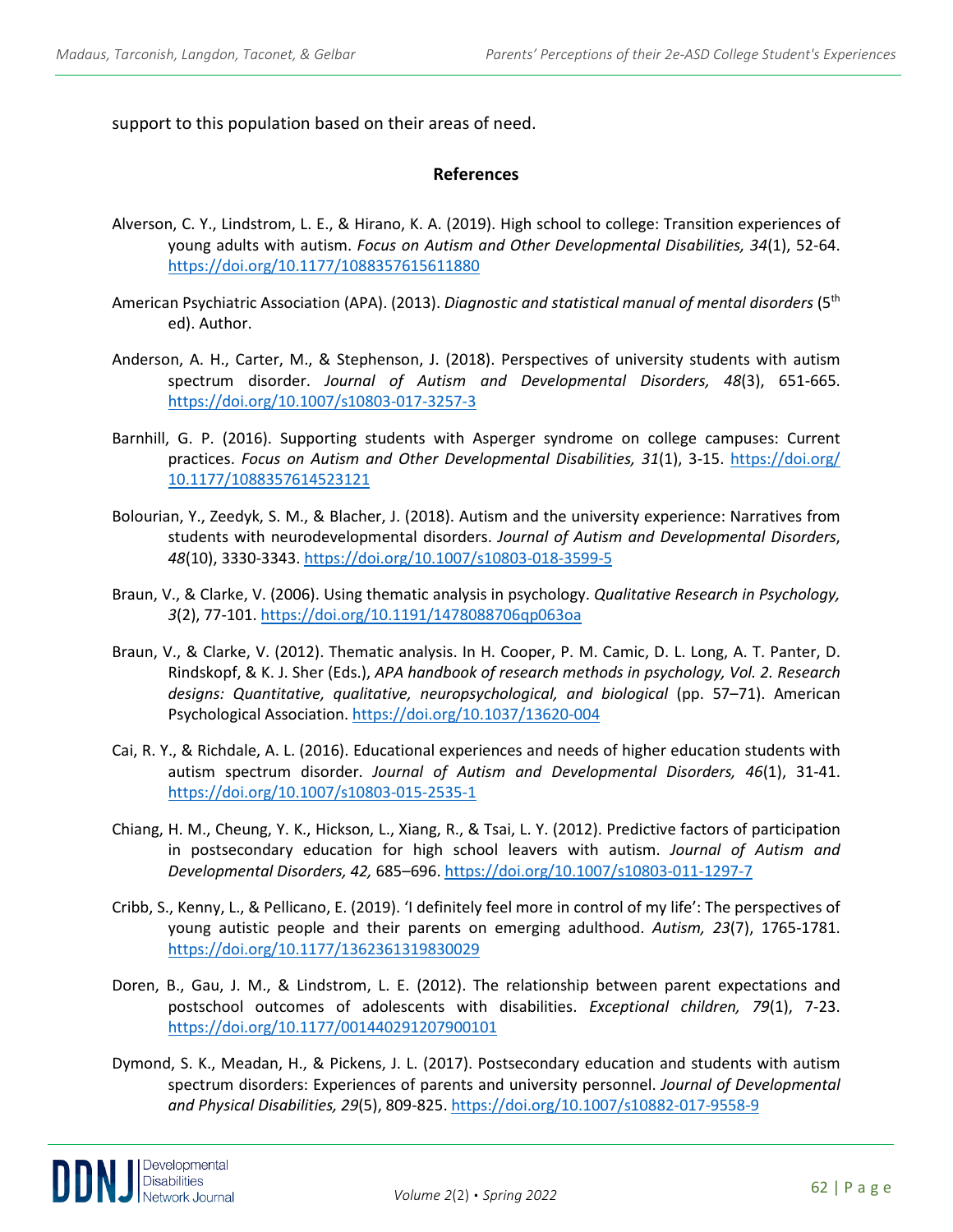- Fabri, M., Fenton, G., Andrews, P., & Beaton, M. (2020). Experiences of higher education students on the autism spectrum: Stories of low mood and high resilience. International Journal of Disability, Development and Education, 1-19[. https://doi.org/10.1080/1034912X.2020.1767764](https://doi.org/10.1080/1034912X.2020.1767764)
- Family Educational Rights and Privacy Act of 1974, 20 U.S.C. § 1232g. (1974). [https://www2.ed.gov/](https://www2.ed.gov/%20policy/gen/guid/fpco/ferpa/index.html)  [policy/gen/guid/fpco/ferpa/index.html](https://www2.ed.gov/%20policy/gen/guid/fpco/ferpa/index.html)
- Fleming, A. R., Oertle, K. M., Plotner, A. J., & Hakun, J. G. (2017). Influence of social factors on student satisfaction among college students with disabilities. *Journal of College Student Development, 58*(2), 215-228[. https://doi.org/10.1353/csd.2017.0016](https://doi.org/10.1353/csd.2017.0016)
- Gelbar, N. W., Smith, I., & Reichow, B. (2014). Systematic review of articles describing experience and supports of individuals with autism enrolled in college and university programs. *Journal of Autism and Developmental Disorders, 44*(10), 2593-2601.<https://doi.org/10.1007/s10803-014-2135-5>
- Individuals With Disabilities Education Act, 20 U.S.C. § 1400. (2004). [https://sites.ed.gov/idea/statute](https://sites.ed.gov/idea/statute-chapter-33/subchapter-i/1400)[chapter-33/subchapter-i/1400](https://sites.ed.gov/idea/statute-chapter-33/subchapter-i/1400)
- LaFave, A., Kelly, E., & Ford, J. (2018). *Factors that influence student college choice. Data Point. NCES 2019- 119*. National Center for Education Statistics[. https://files.eric.ed.gov/fulltext/ED589838.pdf](https://files.eric.ed.gov/fulltext/ED589838.pdf)
- LeGary, R. A., Jr. (2017). College students with autism spectrum disorder: Perceptions of social supports that buffer college-related stress and facilitate academic success. *Journal of Postsecondary Education and Disability, 30*(3), 251-268.
- Lipscomb, S., Hamison, J., Liu Albert, Y., Burghardt, J., Johnson, D. R., & Thurlow, M. (2017). *Preparing for life after high school: The characteristics and experiences of youth in special education. Findings from the National Longitudinal Transition Study 2012. Volume 2: Comparisons across Disability Groups*. Full Report. NCEE 2017-2018. National Center for Education Evaluation and Regional Assistance.<https://files.eric.ed.gov/fulltext/ED573334.pdf>
- Luor, T., Al-Hroub, A., Lu, H. P., & Chang, T. Y. (2021). Scientific research trends in gifted individuals with autism spectrum disorder: A bibliographic scattering analysis (1998-2020). *High Ability Studies*, 1- 25. <https://doi.org/10.1080/13598139.2021.1948394>
- Merriam, S. B., & Tisdell, E. J. (2016). *Qualitative research: A guide to design and implementation* (4th ed.). Jossey Bass.
- Morrison, J. Q., Sansosti, F. J., & Hadley, W. M. (2009). Parent perceptions of the anticipated needs and expectations of support for their college-bound students with Asperger's syndrome. *Journal of Postsecondary Education and Disability, 22*(2), 78-87.
- Nuske, A., Rillotta, F., Bellon, M., & Richdale, A. (2019). Transition to higher education for students with autism: A systematic literature review. *Journal of Diversity in Higher Education, 12*(3), 280–295. <https://doi.org/10.1037/dhe0000108>
- Pena, E., & Kocur, J. (2013). Parent's experiences in the transition of students with autism spectrum disorders to community college. *Journal of Applied Research in the Community College, 20*(5), 5- 12.